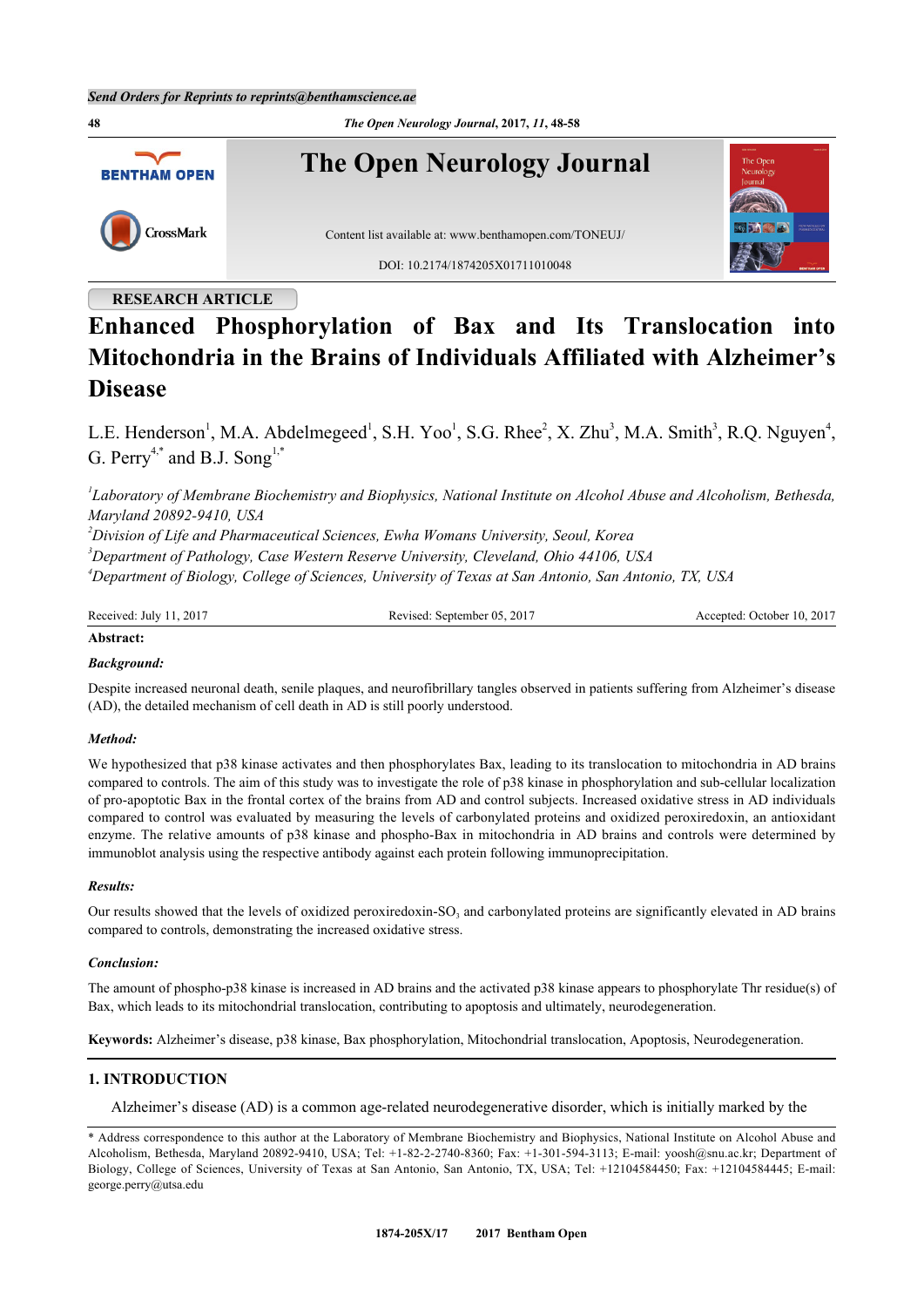loss of recent memory and leads to further loss of cognition. Three main pathological hallmarks of AD – senile plaques

neurofibrillary tangles, and inappropriate activation of neuronal loss (apoptosis) – all aid in the diagnosis and progression of this neurodegenerative disease. Many reports have shown neuronal loss through the decrease in volume and density of the brains of individuals with AD[[1](#page-8-0), [2\]](#page-8-1). This decrease in neuronal cells is a major cause of the neurodegeneration associated with AD[[3\]](#page-8-2), and has been shown to parallel the severity of the disease: increased neuronal loss occurs with the progression of AD stages, even including marked decreases in neuronal number in early stages of AD [[4\]](#page-8-3).

Like neuronal loss, oxidative stress plays a critical role in the early stages of AD, leading to the accrual of neurodegeneration [\[2](#page-8-1), [5](#page-8-4)]. It has been shown that oxidative stress with overtly increased amounts of reactive oxygen species (ROS) drives the cell towards cell death, which ultimately contributes to neurodegeneration [[6](#page-8-5) - [9](#page-8-6)]. ROS lead to cell death through the accumulation of oxidized proteins, lipids and DNA while activating the members of the mitogenactivated protein kinase (MAPK) proteins [\[10](#page-8-7), [11](#page-8-8)].

The MAPK family members are known to regulate cell death or proliferation depending on the time, duration, and magnitude of their activation as well as cellular context. In general, activation (phosphorylation) of c-Jun N-terminal kinase and p38 kinase (p38K) is associated with cell death, while activated extracellular signal-regulated kinase is related with cell growth and proliferation [\[12](#page-8-9)]. Previous research revealed that the number of apoptotic, but not necrotic, cells is significantly increased in AD specimens compared to control [[13](#page-8-10) - [15\]](#page-8-11); however, the mechanism through which this MAPK-mediated apoptosis occurs is relatively unknown. Furthermore, to our knowledge, the subcellular location of pro-apoptotic Bax and the mechanism for its translocation to mitochondria have not been studied in AD brains, although we have previously demonstrated that activated p38K phosphorylates Bax before it is translocated to mitochondria to initiate mitochondria-dependent apoptosis in cultured hepatoma cells [[16](#page-8-12)]. Based on this wellestablished information, we hypothesized that p38K is activated and then phosphorylates Bax, leading to its translocation to mitochondria in AD brains compared to controls. To answer this hypothesis and elucidate a possible mechanism of neuronal apoptosis, this study was aimed to evaluate the role of oxidative stress in the activation of p38K and subsequent phosphorylation and mitochondrial translocation of Bax in the frontal cortex tissue of human AD and control subjects.

## **2. EXPERIMENTAL PROCEDURES**

#### **2.1. Tissue Specimens**

The tissue specimens used in this study were brain tissues from the frontal cortex of individuals diagnosed with AD (n=4) and control (n=3) individuals and an additional set consisting of 2 other AD individuals and 2 other control specimens (all from the University Memory Center, Case Western Reserve University, Cleveland, OH, USA). All experiments with human subjects were conducted in accordance with the Declaration of Helsinki. The demographic data of each specimen is summarized in Table **[1](#page-1-0)**. Each tissue from different individuals was homogenized in STE buffer (containing 250 mM sucrose, 50 mM Tris-Cl, pH 7.5, and 1 mM EDTA with protease and phosphatase inhibitor cocktails) by following the published method [[17\]](#page-8-13) with slight modifications [[18\]](#page-9-0). Whole tissue homogenates were centrifuged at 600 x g at 4°C for 5 min and the supernatant was carefully removed. This supernatant was then centrifuged at 9,000 x g at 4°C for 20 min. The supernatant, of this second spin, was kept as the cytosolic fractions and used for immunoblot analysis. The remaining pellets were washed with ice-cold STE buffer three times to remove the contaminating cytosolic proteins and used as the crude mitochondrial fractions, as previously described [\[16](#page-8-12), [18](#page-9-0)]. Protein concentrations, of both sets of fractions, were determined using the Bio-Rad protein assay kit, as previously described [\[16](#page-8-12)].

<span id="page-1-0"></span>

|           | Table 1. Demographic data for specimen used in this study. Adapted from the report by Zhu et al. [19]. PMI, post-mortem |  |  |
|-----------|-------------------------------------------------------------------------------------------------------------------------|--|--|
| interval. |                                                                                                                         |  |  |

| <b>Specimen</b> | <b>ID</b> Number | <b>Diagnosis</b> | Age | PMI(hrs)      |
|-----------------|------------------|------------------|-----|---------------|
|                 | A86-402          | Control          | -64 |               |
|                 | A89-076          | Control          | 75  |               |
|                 | A90-193          | Control          | 68  | Not available |
|                 | A89-188          | AD               | 72  |               |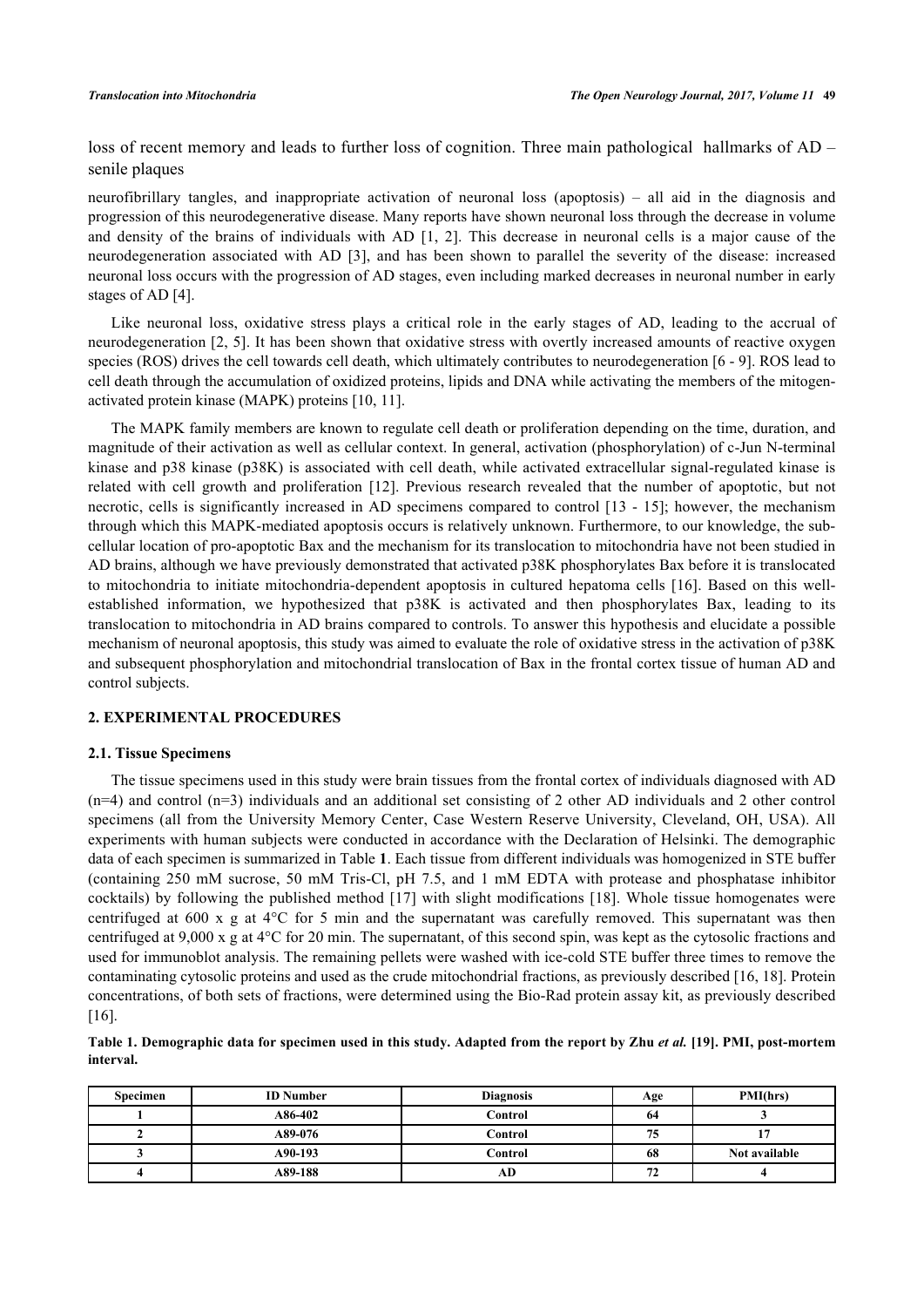| Specimen                   | <b>ID</b> Number | <b>Diagnosis</b>      | Age       | PMI(hrs) |
|----------------------------|------------------|-----------------------|-----------|----------|
|                            | A90-010          | <b>AD/Lewy Bodies</b> | 72        |          |
|                            | A92-404          | AD                    | 69        | 6.5      |
|                            | A96-076          | AD                    | 78        |          |
| <b>Additional Specimen</b> |                  |                       |           |          |
|                            | A91-473          | Control               | 76        |          |
|                            | O98-010          | Control               | <b>NA</b> | NA       |
| 10                         | A92-218          | AD                    | 80        | 4.5      |
|                            | A99-109          | AD                    | 87        |          |

*(Table 1) contd.....*

## **2.2. Antibodies**

All specific antibodies against p38K, phospho-p38K, phospho-Thr-Pro, or phospho-Ser-Pro were purchased from Cell Signaling Technology, Inc. (Danvers, MA, USA). Anti-Bax 2D2, anti-Bax 6A7, anti-β-actin, and anti-ATP synthase β-subunit were obtained from Sigma Chemical (St. Louis, MO, USA). Specific antibodies to peroxiredoxin (Prx)-SO<sub>3</sub> and Prx II were procured from LabFrontier Co. Ltd. (Seoul, Korea). Secondary antibodies, conjugated with horseradish peroxidase, were obtained from Santa Cruz Biotechnology, Inc. (Santa Cruz, CA, USA).

#### **2.3. Measurement of Protein Carbonylation**

The OxyELISA Oxidized Protein Quantitation Kit (Millipore, Bedford, MA, USA) was used to measure the amount of protein carbonylation as an indicator of protein oxidation/oxidative stress in a given sample. The protein homogenates (100 μL volume at 10 μg protein/mL, run in duplicate), prepared by following the manufacturer's instructions, along with 100 μL of each standard were incubated overnight at 4°C. After washing, the protein homogenates in the microtiter wells were incubated with DNP Derivation Solution (200 μL/well) in the dark for 45 min at room temperature. Removal of DNP solution, incubation with 1x blocking buffer (250 μL/well) for 2 h at room temperature, and subsequent washing steps were performed by following the suggested protocol. Each sample was then incubated for 1 h with anti-DNP antibody at room temperature with constant shaking. The color reagent 3,3',5,5' tetramethylbenzidine solution was then added to aid color development, according to the manufacturer's instructions. The absorbance of each homogenate was then read at 450 nm. A standard curve was also prepared with known amounts of protein to calculate the nmol carbonyls/mg protein.

## **2.4. Immunoprecipitation and Immunoblot Analysis**

For immunoprecipitation, cytosolic (400 µg/sample) or mitochondrial (500 µg/sample) proteins were incubated with 2 μg of anti-p38K (for cytosolic proteins) or anti-Bax 2D2 (for mitochondrial proteins) overnight at 4°C with constant head-to-tail rotation by the method described [\[16](#page-8-12), [20\]](#page-9-2). Protein A/G-agarose beads were then added for incubation for another 3 h at 4°C. The agarose beads and bound protein were washed five times with ice-cold 1X phosphate-buffered saline plus 1% CHAPS. Immunoprecipitated proteins bound to the agarose beads were solubilized in SDS-sample buffer for 30 min at room temperature before they were subjected to SDS-PAGE and transferred onto polyvinylidene difluoride (PVDF) membrane (Millipore, Bedford, MA, USA). The membranes were incubated with the primary antibodies overnight at 4°C and then secondary antibodies for 1 h at room temperature. The images were developed by using a kit for enhanced chemiluminescence, as described in a study [[18,](#page-9-0) [21\]](#page-9-3).

## **2.5. Data Processing and Statistical Analysis**

Immunoblot data represent the results from at least three separate analyses; while both the carbonylation assay and immunoprecipitation data represent the results from two separate experiments. Densitometry analysis was performed using the software UN-SCAN-IT gel Version 6.1 [[22\]](#page-9-4). The Student's *t* test was used for the statistical analysis of data where p<0.05 considered statistically significant. Other methods not specifically described were the same as described [\[16](#page-8-12), [18](#page-9-0), [21](#page-9-3), [22](#page-9-4)].

## **3. RESULTS**

#### **3.1. Increased Oxidative Stress in Alzheimer's Disease Brains**

It has been well-established that elevated oxidative stress plays a key role in the pathogenesis of AD and that AD brain tissue shows increased protein carbonylation as well as oxidative inactivation of Prx (Prx-SO<sub>3</sub>), both of which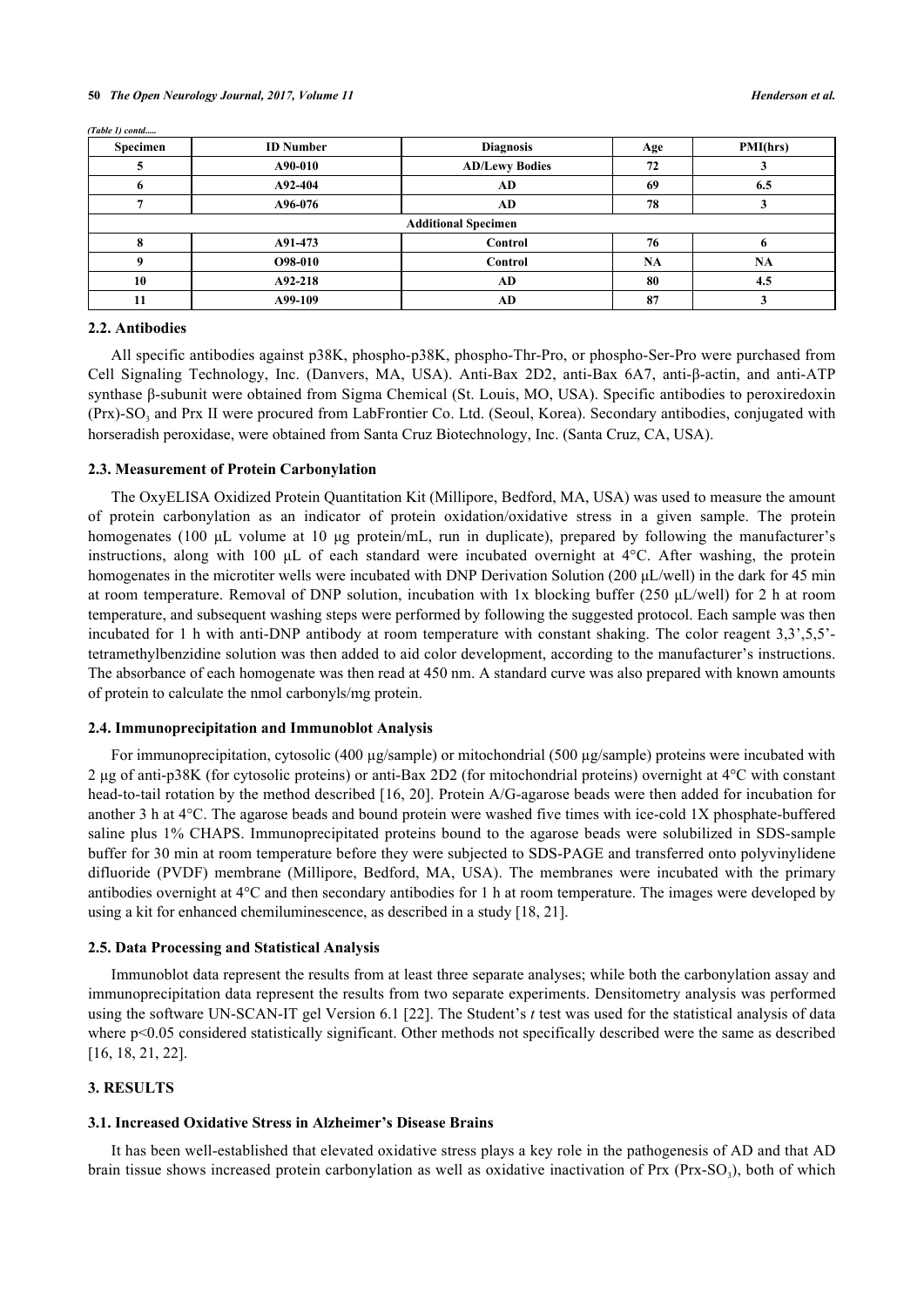serve as markers of oxidative stress [[11,](#page-8-8) [23](#page-9-5) - [26\]](#page-9-6). To directly demonstrate the increased oxidative stress, the levels of carbonylated proteins and oxidized peroxiredoxin  $(Prx-SO<sub>3</sub>)$  in the cytoplasms from AD and control brain tissues were determined by ELISA and immunoblot analysis, respectively [\[26](#page-9-6) - [28\]](#page-9-7). Fig. (**[1A](#page-3-0)**) reveals a significant increase in the level of carbonylated protein in the four AD specimens compared to that of the three control subjects. These results suggest that the brains of individuals with AD are subject to a greater amount of ROS.

<span id="page-3-0"></span>

**Fig. (1).** Presence of increased amounts of carbonylated protein, Prx II and its inactive Prx isoform in tissue samples from AD brains. **(A)** The amount of protein carbonylation in cytosolic fractions from the frontal cortex of AD and control brain specimen was measured by ELISA as described in the Method Section. Protein  $(1 \mu g)$  from each of the 7 samples  $(AD, n=4; control, n=3)$  was affixed to a 96-well assay plate, and probed for carbonylation via an antibody against DNP. A graph of the amount of carbonyls (nmol carbonyls) per mg of protein is shown. \*p<0.01, significantly different from the control samples. **(B-D)** Cytosolic proteins of both AD and control samples (100 μg/well) were separated on 15% SDS-PAGE, transferred to PVDF-Immobilon membranes, and probed with the specific antibodies against Prx II (B), Prx-SO<sub>3</sub> (C), or β-actin (D), used as a loading control. (**E**) The densitometric quantitation of the immunoblots in B with  $Prx$ -SO<sub>3</sub> normalized to  $Prx$  II is presented.

To further elucidate the presence of ROS, an immunoblot analysis of the cytosolic Prx II or Prx-SO<sub>3</sub> content was performed (Fig. **[1B](#page-3-0)**). Upon the oxidation of Prx, which protects the cell from oxidative stress[[29\]](#page-9-8), Prx becomes inactivated. In AD brain specimens as compared to control, there was a marked increase in the amount of the inactive form of Prx, Prx-SO<sub>3</sub> (Fig. [1C](#page-3-0)). This result was further confirmed with additional specimens (consisting of 2 other AD individuals and 2 other control specimens) (data not shown). In contrast, the amount of Prx is similar between four AD and three control brains (Fig. **[1B](#page-3-0)**) as well as 2 additional AD and 2 control brain specimens we evaluated later (data not shown). Immunoblot analysis with the specific antibody against β-actin (Fig. **[1D](#page-3-0)**) is shown as a loading control for protein/specimen. Densitometric analysis, of both shown and not shown immunoblot data (AD, n=6; control, n=5), revealed an approximately 80% increase in the amount of oxidized to non-oxidized Prx in AD compared to control specimens (Fig. **[1E](#page-3-0)**). These data suggest that there is an increase in Prx inactivation in AD due to increased oxidative stress [[11,](#page-8-8) [23](#page-9-5) - [28](#page-9-7)].

## **3.2. Activation of p38 MAP Kinase in Alzheimer's Disease Brains**

The MAPK family members have all been reported as downstream targets of oxidative stress [[10,](#page-8-7) [16,](#page-8-12) [27](#page-9-9), [28](#page-9-7)]. In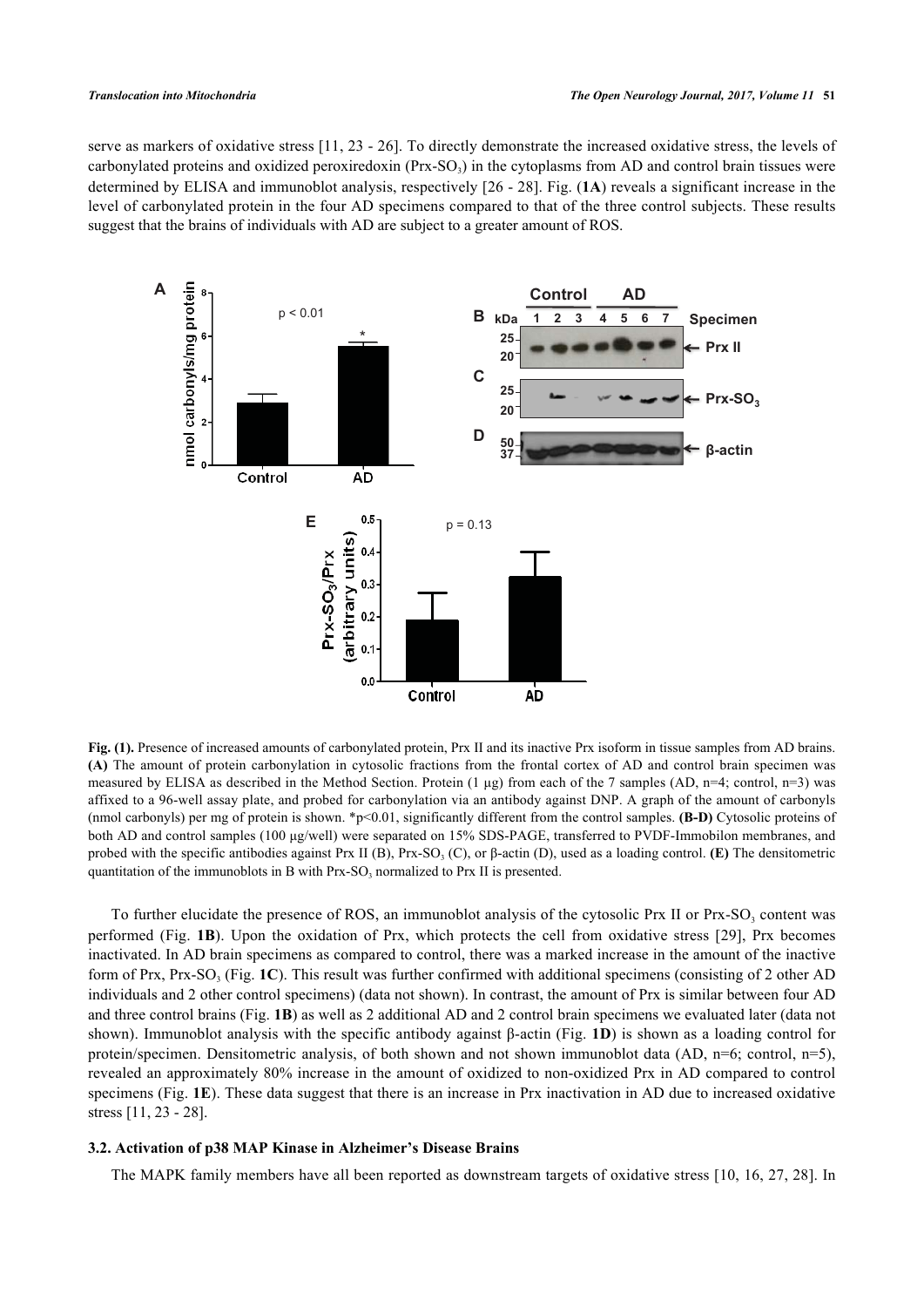#### **52** *The Open Neurology Journal, 2017, Volume 11 Henderson et al.*

addition, Zhu *et al* reported that the increased level of active MKK6, an upstream kinase of p38K, was detected in AD individuals, suggesting that p38K could be activated (phosphorylated) in AD [[19\]](#page-9-1). Furthermore, cytosolic Prx can efficiently prevent the activation of p38K [\[30\]](#page-9-10). These reports and our data of an increased level of inactivated Prx [(*i.e*., Prx-SO<sub>3</sub> shown in Fig. ([1](#page-3-0))] strongly suggest the possible activation p38K in AD. Based on the increased activation of MKK6 [\[19\]](#page-9-1), an upstream kinase of p38K, in AD samples compared to control, we evaluated the levels of p38K in the current study. Immunoblot analysis of p38K compared to β-actin used as a loading control (data not shown) revealed that the amount of p38K remained statistically unchanged between AD and control tissues. Given that the level of phospho-p38K was not accurately determined by our immunoblot analysis, p38K phosphorylation was evaluated by immunoprecipitation followed by immunoblot analysis with the specific antibodies against phospho-p38K (Fig. **[2A](#page-4-0)**, top panel). With the Coomassie blue (bottom panel) showing equal protein loading following the immunoprecipitation procedure, only AD samples showed the presence of phosphorylated, active p38K, consistent with the activated MKK6 results as reported [\[19\]](#page-9-1) (Fig. **[2A](#page-4-0)**). Densitometric analysis of phospho-p38K (Fig. **[2A](#page-4-0)**, top panel) normalized to the Coomassie-stained proteins (Fig. (**[2A](#page-4-0)**), bottom panel) further confirms this strong increase in phospho-p38K in AD compared to control individuals (Fig. **[2B](#page-4-0)**).

<span id="page-4-0"></span>

**Fig. (2).** Activation of p38K in AD individuals. **(A)** To accurately determine the activation status of phospho-p38K, brain cytosolic proteins (500 μg/analysis) from AD and control individuals were used for immunoprecipitation (IP) with the specific antibody against p38K. Immunoprecipitated proteins were separated on 12% SDS-PAGE gel, transferred to PVDF-Immobilon, and subjected to IB analysis using an antibody against phospho-p38K (top panel) or Coomassie blue stained (bottom panel). Longer exposure of the same blot did not show any phospho-p38K band in control subjects. **(B)** Densitometric analysis of the immunoblot shows a marked increase in phospho-p38K in AD individuals. P=0.009.

# **3.3. Phosphorylation of Bax as a Down-Stream Target of p38k**

We previously reported that stress-activated p38K can phosphorylate  $\text{Thr}^{167}$  of Bax, leading to its translocation to mitochondria and initiation of mitochondria-dependent apoptosis when cultured hepatoma cells are exposed to cell death stimulants such as staurosporine, etoposide, and hydrogen peroxide, or UV exposure[[16\]](#page-8-12). However, it is unknown whether Bax is also phosphorylated and associated with mitochondria in AD compared to controls. Structural analysis revealed that the Thr<sup>167</sup> residue of Bax is also conserved in many species including humans [protein data base accession number of human Bax: NP\_620116]. Therefore, we investigated whether Bax can be a possible downstream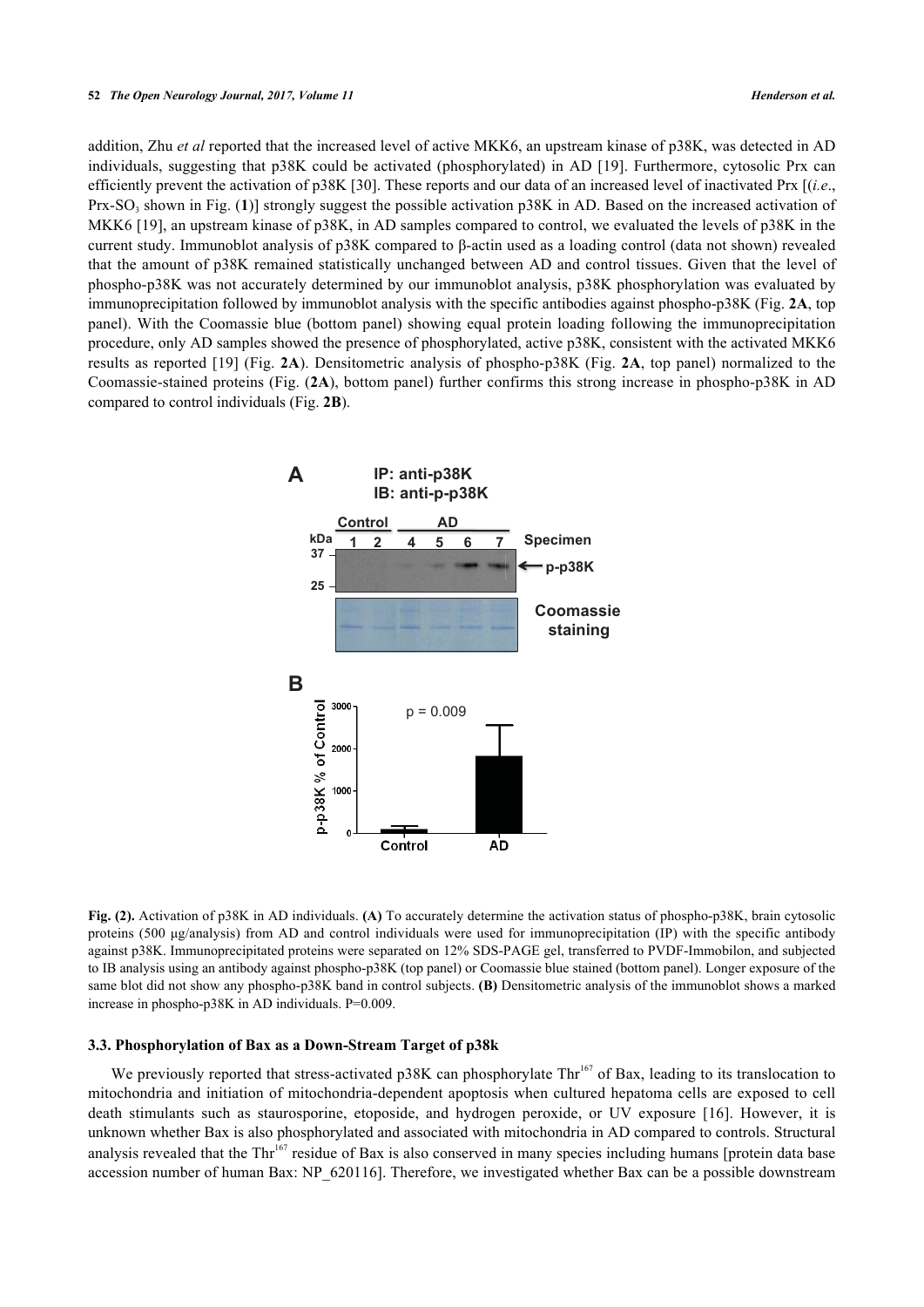target of activated p38K in AD individuals. Under the conditions of similar protein loading, we did not observe significant changes in the amounts of Bax,  $\text{Bim}_{EL}$ , or Bcl-2 in the cytoplasm of AD and control brain specimens (data not shown). However, immunoblot data (top panel) showed a significantly increased amount of Bax (~23 kDa without smaller, degraded products) in cytoplasm (data not shown) or mitochondria of AD brain tissues compared to controls (Fig. **[3A](#page-5-0)**, bottom panel), suggesting that Bax likely plays a role in mitochondria-dependent apoptosis of neuronal cells in AD individuals, as similar to the cultured cells [[16](#page-8-12)]. The densitometric analysis of mitochondria-associated Bax normalized to a mitochondrial marker protein β-subunit of ATP synthase (Fig. **[3A](#page-5-0)**, middle panel) further strengthens these results, revealing a significant increase in the amount of Bax associated with mitochondria in AD individuals compared to that of control subjects (Fig. **[3B](#page-5-0)**).

<span id="page-5-0"></span>

**Fig. (3).** An increase in mitochondrial Bax and phosphorylated Bax. **(A)** Equal amounts of proteins (100 μg/well) from the crude mitochondrial fractions from AD and control individuals were separated on 15% SDS-PAGE, transferred to PVDF-Immobilon, and subjected to immunoblot analyses for Bax (top panel) or ATP synthase-β subunit (middle) and Coomassie blue stained (bottom). **(B)** Densitometric quantitation of mitochondrial Bax in AD patients relative to control subjects is presented. P<0.05. **(C)** Equal amounts of mitochondrial proteins from the two randomly-chosen specimens per group (400 μg protein/analysis) were incubated with 2 ug of anti-Bax antibody (2D2 or 6A7) to immunoprecipitate the mitochondrial Bax protein. Immunoprecipitated Bax proteins were then subjected to IB analysis using a specific antibody against phospho-Thr-Pro (top panel) or Bax (middle). The remaining gel was stained with Coomassie blue (bottom panel) to demonstrate equal protein loading. **(D)** Densitometric quantitation of p-Thr-Pro-Bax in AD patients compared to control subjects is shown. P<0.01.

To further evaluate Bax as a target of p38K, which is a proline-directed Ser/Thr protein kinase, we studied whether Thr residue(s) of Bax was phosphorylated in AD brain tissues, as similar to that observed in cultured hepatoma cells [\[16](#page-8-12)]. To demonstrate phosphorylation of Bax in intact brain tissues, Bax in the crude mitochondrial fractions from two randomly-chosen specimens of AD and control was immunoprecipitated by using the specific antibody against Bax. Immunoprecipitated Bax was subjected to immunoblot analysis with the specific anti-phospho-Thr-Pro antibody and anti-Bax 2D2 antibody, probing for phosphorylation of Thr-Pro residue(s) and Bax protein, respectively. Immunoblot and densitometric analyses revealed a significant increase [(approximately 100% in Fig. **[3D](#page-5-0)**)] in the amount of phosphorylated Bax at Thr residue(s) in AD individuals (Figs. **[3C](#page-5-0)** and **[D](#page-5-0)**). In contrast, lower levels of immunoreactive phospho-Thr-Pro bands were detected in control subjects. In addition, little or no immunoreactive phospho-Serine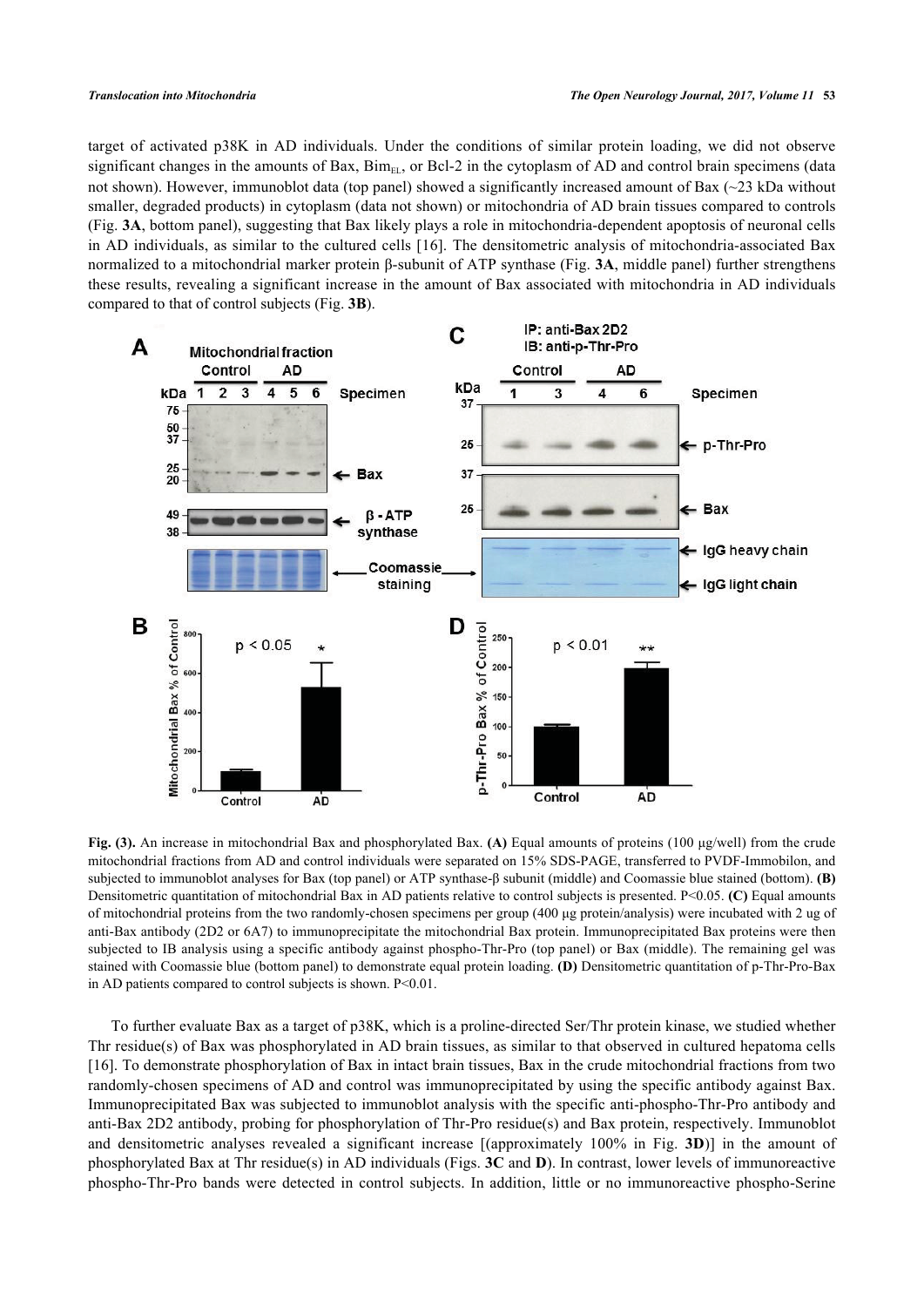bands in AD and control individuals were observed with a specific anti-phospho-Ser-Pro antibody in our immunoblots, although this antibody recognized Ser residues of another phosphorylated protein (i.e., mitochondrial aldehyde dehydrogenase-2[[31](#page-9-11)]). The increased amount of phosphorylated Bax on Thr residue(s) in mitochondria suggests elevated levels of mitochondria-dependent apoptosis, which is a possible mechanism of neurodegeneration in AD.

#### **4. DISCUSSION**

Increased oxidative stress plays a major role in AD and other neurological disorders because the brain is especially vulnerable to reactive oxygen radicals[[10](#page-8-7), [23](#page-9-5) - [28,](#page-9-7) [32](#page-9-12)]. These radicals cause an accumulation of oxidized and carbonylated proteins, which are produced by the ROS and potent peroxynitrite – the product of superoxide and nitric oxide [\[10,](#page-8-7) [27\]](#page-9-9). Peroxinitrite (ONOO) has been proven to be abundant and widespread throughout the brain of individuals with AD [\[33](#page-9-13), [34](#page-9-14)].

Prx acts as a protective mechanism for the cell against oxidative stress in neuronal tissues [\[26](#page-9-6), [29](#page-9-8), [30](#page-9-10), [35\]](#page-9-15). The active form of Prx may be up-regulated in AD brains in response to the increase of ROS common among AD individuals. Many reports also assert that the inactivation of Prx provides a link between oxidative stress and neurodegeneration [[26](#page-9-6), [29](#page-9-8)]. However, we did not observe any increment in the amount of Prx while the oxidized, inactive Prx-SO<sub>3</sub> content was increased in all 4 AD specimens and one control individual used in our study Fig. ([1C](#page-3-0)). We do not know the reason for the elevated levels of oxidized Prx in this particular control individual. Nonetheless, the Prx-SO<sub>3</sub> data, along with the protein carbonylation results (Fig. [1](#page-3-0)), provide evidence for a significantly increased level of oxidative stress in AD compared to control used in the current study.

In this study, we elucidated one probable mechanism of neuronal cell death and neurodegeneration (Fig. **[4](#page-7-0)**) by studying the role of the stress activated p38K pathway in phosphorylation of Bax and its association in mitochondria. Markedly elevated levels of ROS have been shown to activate the MAPK pathway, ultimately leading the cell towards apoptosis[[8,](#page-8-14) [10,](#page-8-7) [16,](#page-8-12) [27](#page-9-9), [28](#page-9-7)]. In cultured cells, oxidative inactivation of Prx contributes to activation p38K [\[30\]](#page-9-10). Furthermore, the p38K pathway, in particular, has been identified as being dysregulated, through the activation of MKK6, reported only in AD samples but not age-matched controls, and therefore playing an active role in the pathogenesis of AD [[19\]](#page-9-1).

Knowing that p38K is activated in AD (Fig. **[2A](#page-4-0)**) and that the p38K pathway leads to apoptosis [\[16](#page-8-12)], we sought to investigate the possible mechanism of neurodegeneration in AD. Activated p38K can phosphorylate downstream targets suchas pro- and anti-apoptotic members of the Bcl-2 family proteins:  $\text{Bim}_{\text{EL}}$  [[36](#page-9-16)], Bcl-2 [[6](#page-8-5)], Bax [[16\]](#page-8-12), etc. Phosphorylation of one of the three Bcl-2 family members likely leads to apoptosis. However, little changes in the amount of Bim<sub>EL</sub> and Bcl-2 (both non-phosphorylated and phosphorylated proteins) between AD individuals and control subjects indicate that Bax could become the major downstream target of p38K in this *in vivo* study of AD specimens.

Previous research revealed that there are three mechanisms through which pro-apoptotic Bax can induce mitochondria-mediated cell death. One mechanism is through the cleavage of Bax by calpain, a cysteine protease [[37\]](#page-10-0). Through this mechanism, Bax is cleaved at mitochondria during apoptosis into a p18/Bax molecule that is more potent than the uncleaved p21/Bax [\[37](#page-10-0) - [39\]](#page-10-1). However, Bax cleavage can be ruled out as a possible mechanism of apoptosis based on the fact that no cleavage product of Bax was recognized in either cytosolic or mitochondrial fractions of AD or control tissues by immunoblot analysis. A second mechanism of Bax-mediated apoptosis involves a pathway in which the ratio of Bax/Bcl-2 increases through the upregulation of Bax and subsequent down-regulation of Bcl-2 [\[40](#page-10-2)]. Based on little changes in the amounts of Bcl-2 and Bax in the cytoplasm of AD and control specimens, this mechanism, through altering the Bax/Bcl-2 ratio, is unlikely to be the source of apoptosis in this *in vivo* study of AD. The third possible mechanism could be translocation of Bax to the mitochondria to initiate mitochondrial permeability change and release of mitochondrial cytochrome c prior to apoptosis, as demonstrated in many different types of cultured cells [\[16](#page-8-12), [41](#page-10-3)]. We previously reported that p38K can phosphorylate Bax at Thr<sup>[16](#page-8-12)7</sup> in cultured hepatoma cells [16]. However, it is unknown whether the results observed in cultured cells can be replicated in *in vivo* tissue specimens. Therefore, the main goal of this study was to explore the role of p38K in phosphorylating Bax and the subsequent translocation of phosporylated Bax to mitochondria in AD specimens. Our current data clearly support this mechanism of apoptosis with increased translocation of phosphorylated Bax to mitochondria, in AD neurons compared to control, suggesting the Bax-mediated mitochondria-dependent apoptosis in AD. Our data also reveals that the significant increase in mitochondrial Bax was actually phosphorylated at one or more threonine residue(s). The results of Bax phosphorylation and increased association with mitochondria (Fig. **[3](#page-5-0)**) confirm many earlier reports conducted with cultured cells [[16](#page-8-12), [41\]](#page-10-3). To our knowledge our data provides the first evidence of a possible mechanism of p38K-Bax-mediated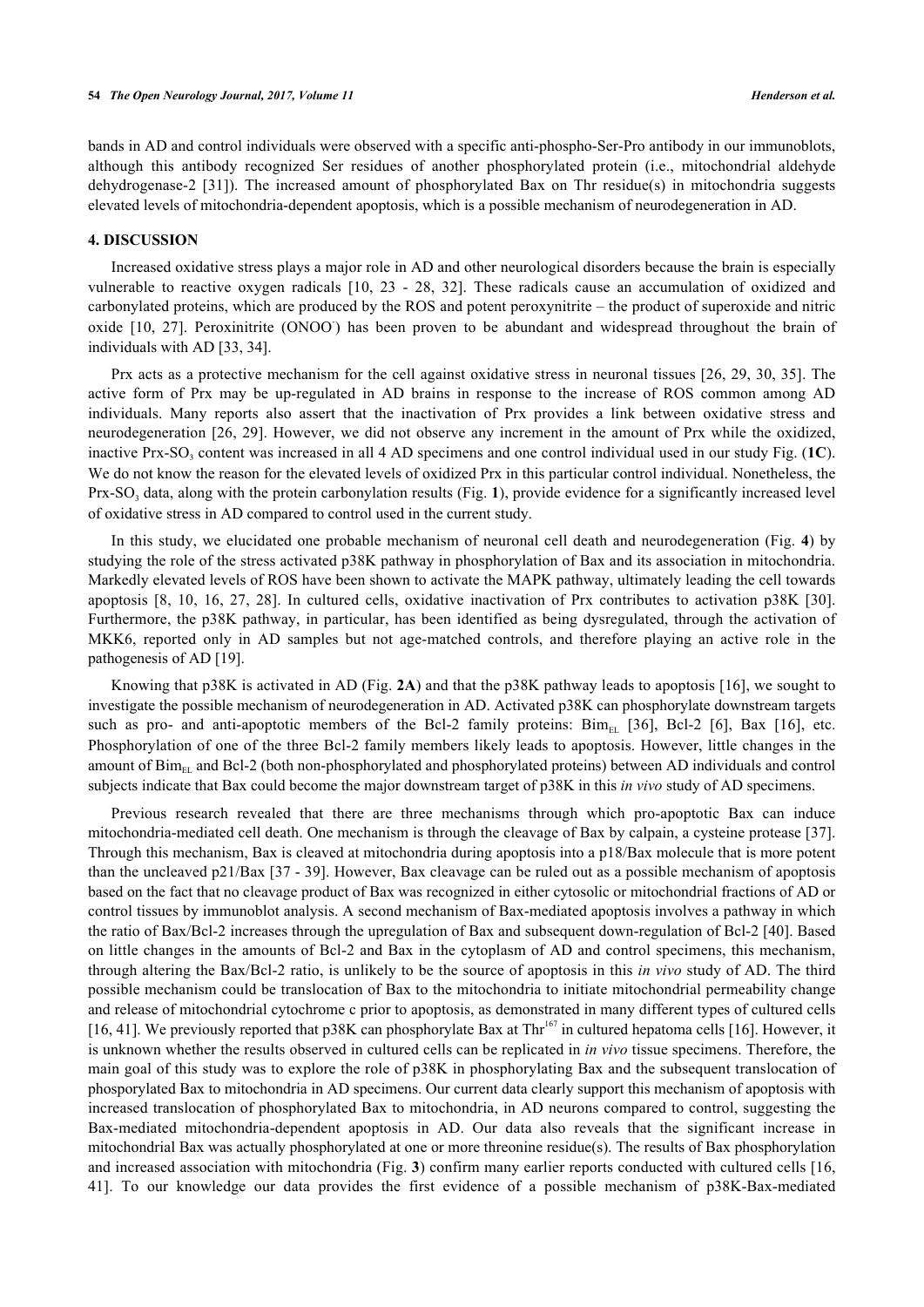<span id="page-7-0"></span>mitochondria-dependent apoptosis in AD.



**Fig. (4).** A proposed model of AD neurodegeneration through the stress-activated p38K and apoptosis. Oxidative stress induces the activation of p38K and its upstream effector, MKK6. Activated (phosphorylated) p38K will then phosphorylate Bax in the cytoplasm, causing its translocation to mitochondria to initiate the mitochondria-dependent apoptosis process, and then ultimately neurodegeneration. In addition, activated p-P38K can also phosphorylate Tau protein, causing aggregations called neurofibrillary tangles, which also contribute to neurodegeneration. This model is similar to those previously reported [[43](#page-10-4) - [45](#page-10-5)].

## **CONCLUSION**

In conclusion, we propose a probable mechanism by which elevated oxidative stress leads to neurodegeneration via apoptosis and neurofibrillary tangles (Fig.**4**). Oxidative stress, as evidenced through the increases in protein carbonylation and Prx oxidation, activates p38K which can then proceed in two ways. The first is through the phosphorylation of Bax at Thr residue(s) and subsequent translocation of phosphorylated Bax to mitochondria to cause mitochondria-dependent apoptosis of neuronal cells[[16,](#page-8-12) [42](#page-10-6)]. In addition, a second pathway is that p-p38K can phosphorylate tau, causing its accumulation as neurofibrillary tangles in AD neurons, as documented [\[43](#page-10-4) - [45\]](#page-10-5). Both downstream targets of activated p-p38K likely lead to the neurodegeneration associated with AD.

# **LIST OF ABBREVIATIONS**

| Alzheimer's Disease              |
|----------------------------------|
| Peroxiredoxin                    |
| Oxidized Inactive Prx            |
| Reactive Oxygen Species          |
| Mitogen-Activated Protein Kinase |
|                                  |

# **ETHICS APPROVAL AND CONSENT TO PARTICIPATE**

Not applicable.

# **HUMAN AND ANIMAL RIGHTS**

No Animals/Humans were used for studies that are base of this research.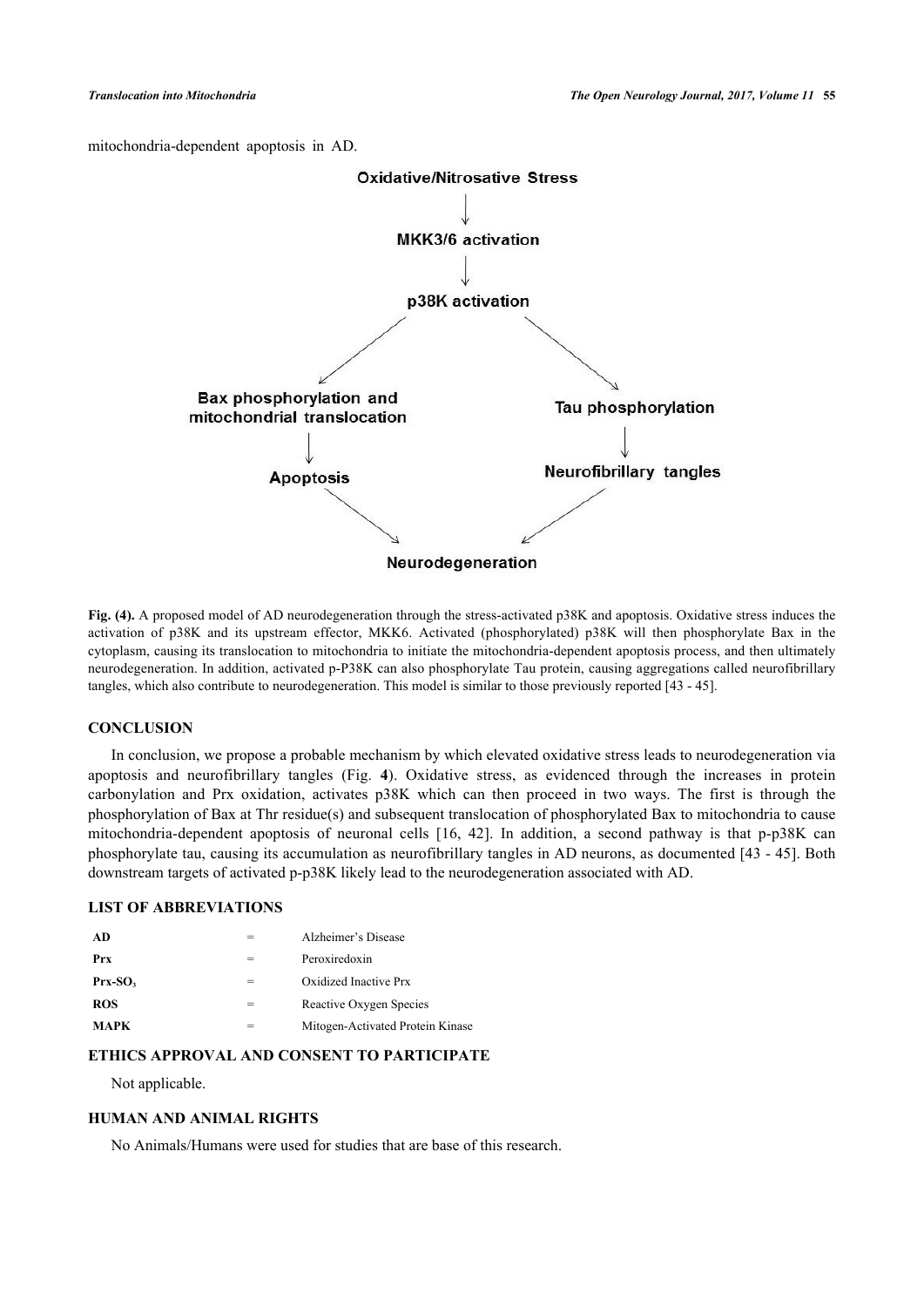# **CONSENT FOR PUBLICATION**

Not applicable.

#### **CONFLICT OF INTEREST**

George Perry is a Director and a CSO of Neurotez, Inc.

## **ACKNOWLEDGEMENTS**

This research was supported by the Intramural Research Program of National Institute on Alcohol Abuse and Alcoholism, the Alzheimer's Association, and the Semmes Foundation. We also thank Dr. Klaus Gawrisch for the support of this study.

# **REFERENCES**

- <span id="page-8-0"></span>[1] West MJ, Coleman PD, Flood DG, Troncoso JC. Differences in the pattern of hippocampal neuronal loss in normal ageing and Alzheimer's disease. Lancet 1994; 344(8925): 769-72. [\[http://dx.doi.org/10.1016/S0140-6736\(94\)92338-8\]](http://dx.doi.org/10.1016/S0140-6736(94)92338-8) [PMID: [7916070](http://www.ncbi.nlm.nih.gov/pubmed/7916070)]
- <span id="page-8-1"></span>[2] Smith MA, Sayre LM, Vitek MP, Monnier VM, Perry G. Early AGEing and Alzheimer's. Nature 1995; 374(6520): 316. [\[http://dx.doi.org/10.1038/374316b0\]](http://dx.doi.org/10.1038/374316b0) [PMID: [7885469](http://www.ncbi.nlm.nih.gov/pubmed/7885469)]
- <span id="page-8-2"></span>[3] Price JL, Ko AI, Wade MJ, Tsou SK, McKeel DW, Morris JC. Neuron number in the entorhinal cortex and CA1 in preclinical Alzheimer disease. Arch Neurol 2001; 58(9): 1395-402. [\[http://dx.doi.org/10.1001/archneur.58.9.1395\]](http://dx.doi.org/10.1001/archneur.58.9.1395) [PMID: [11559310](http://www.ncbi.nlm.nih.gov/pubmed/11559310)]
- <span id="page-8-3"></span>[4] Gómez-Isla T, Price JL, McKeel DW Jr, Morris JC, Growdon JH, Hyman BT. Profound loss of layer II entorhinal cortex neurons occurs in very mild Alzheimer's disease. J Neurosci 1996; 16(14): 4491-500. [PMID: [8699259\]](http://www.ncbi.nlm.nih.gov/pubmed/8699259)
- <span id="page-8-4"></span>[5] Nunomura A, Zhu X, Perry G. Modulation of Parkinson's disease associated protein rescues Alzheimer's disease degeneration. J Alzheimers Dis 2017; 55(1): 73-5. [\[http://dx.doi.org/10.3233/JAD-160878](http://dx.doi.org/10.3233/JAD-160878)] [PMID: [27802241\]](http://www.ncbi.nlm.nih.gov/pubmed/27802241)
- <span id="page-8-5"></span>[6] Maccioni RB, Muñoz JP, Barbeito L. The molecular bases of Alzheimer's disease and other neurodegenerative disorders. Arch Med Res 2001; 32(5): 367-81. [\[http://dx.doi.org/10.1016/S0188-4409\(01\)00316-2\]](http://dx.doi.org/10.1016/S0188-4409(01)00316-2) [PMID: [11578751](http://www.ncbi.nlm.nih.gov/pubmed/11578751)]
- [7] Bellucci A, Rosi MC, Grossi C, Fiorentini A, Luccarini I, Casamenti F. Abnormal processing of tau in the brain of aged TgCRND8 mice. Neurobiol Dis 2007; 27(3): 328-38. [\[http://dx.doi.org/10.1016/j.nbd.2007.06.008](http://dx.doi.org/10.1016/j.nbd.2007.06.008)] [PMID: [17656099\]](http://www.ncbi.nlm.nih.gov/pubmed/17656099)
- <span id="page-8-14"></span>[8] Viña J, Lloret A, Vallés SL, *et al.* Mitochondrial oxidant signalling in Alzheimer's disease. J Alzheimers Dis 2007; 11(2): 175-81. [\[http://dx.doi.org/10.3233/JAD-2007-11205\]](http://dx.doi.org/10.3233/JAD-2007-11205) [PMID: [17522442](http://www.ncbi.nlm.nih.gov/pubmed/17522442)]
- <span id="page-8-6"></span>[9] Sultana R, Butterfield DA. Role of oxidative stress in the progression of Alzheimer's disease. J Alzheimers Dis 2010; 19(1): 341-53. [\[http://dx.doi.org/10.3233/JAD-2010-1222\]](http://dx.doi.org/10.3233/JAD-2010-1222) [PMID: [20061649](http://www.ncbi.nlm.nih.gov/pubmed/20061649)]
- <span id="page-8-7"></span>[10] Polidori MC, Griffiths HR, Mariani E, Mecocci P. Hallmarks of protein oxidative damage in neurodegenerative diseases: Focus on Alzheimer's disease. Amino Acids 2007; 32(4): 553-9. [\[http://dx.doi.org/10.1007/s00726-006-0431-x\]](http://dx.doi.org/10.1007/s00726-006-0431-x) [PMID: [17273806](http://www.ncbi.nlm.nih.gov/pubmed/17273806)]
- <span id="page-8-8"></span>[11] Singh SK, Castellani R, Perry G. Oxidative Stress and Alzheimer's Disease Inflammation, Aging, and Oxidative Stress. Springer 2016.
- <span id="page-8-9"></span>[12] Xia Z, Dickens M, Raingeaud J, Davis RJ, Greenberg ME. Opposing effects of ERK and JNK-p38 MAP kinases on apoptosis. Science 1995; 270(5240): 1326-31.
	- [\[http://dx.doi.org/10.1126/science.270.5240.1326](http://dx.doi.org/10.1126/science.270.5240.1326)] [PMID: [7481820\]](http://www.ncbi.nlm.nih.gov/pubmed/7481820)
- <span id="page-8-10"></span>[13] Cotman CW, Su JH. Mechanisms of neuronal death in Alzheimer's disease. Brain Pathol 1996; 6(4): 493-506. [\[http://dx.doi.org/10.1111/j.1750-3639.1996.tb00878.x\]](http://dx.doi.org/10.1111/j.1750-3639.1996.tb00878.x) [PMID: [8944319](http://www.ncbi.nlm.nih.gov/pubmed/8944319)]
- [14] Yang F, Sun X, Beech W, et al. Antibody to caspase-cleaved actin detects apoptosis in differentiated neuroblastoma and plaque-associated neurons and microglia in Alzheimer's disease. Am J Pathol 1998; 152(2): 379-89. [PMID: [9466564\]](http://www.ncbi.nlm.nih.gov/pubmed/9466564)
- <span id="page-8-11"></span>[15] Yang DS, Kumar A, Stavrides P, *et al.* Neuronal apoptosis and autophagy cross talk in aging PS/APP mice, a model of Alzheimer's disease. Am J Pathol 2008; 173(3): 665-81. [\[http://dx.doi.org/10.2353/ajpath.2008.071176](http://dx.doi.org/10.2353/ajpath.2008.071176)] [PMID: [18688038\]](http://www.ncbi.nlm.nih.gov/pubmed/18688038)
- <span id="page-8-12"></span>[16] Kim BJ, Ryu SW, Song BJ. JNK- and p38 kinase-mediated phosphorylation of Bax leads to its activation and mitochondrial translocation and to apoptosis of human hepatoma HepG2 cells. J Biol Chem 2006; 281(30): 21256-65. [\[http://dx.doi.org/10.1074/jbc.M510644200\]](http://dx.doi.org/10.1074/jbc.M510644200) [PMID: [16709574](http://www.ncbi.nlm.nih.gov/pubmed/16709574)]
- <span id="page-8-13"></span>[17] Anantharaman M, Tangpong J, Keller JN, *et al.* Beta-amyloid mediated nitration of manganese superoxide dismutase: Implication for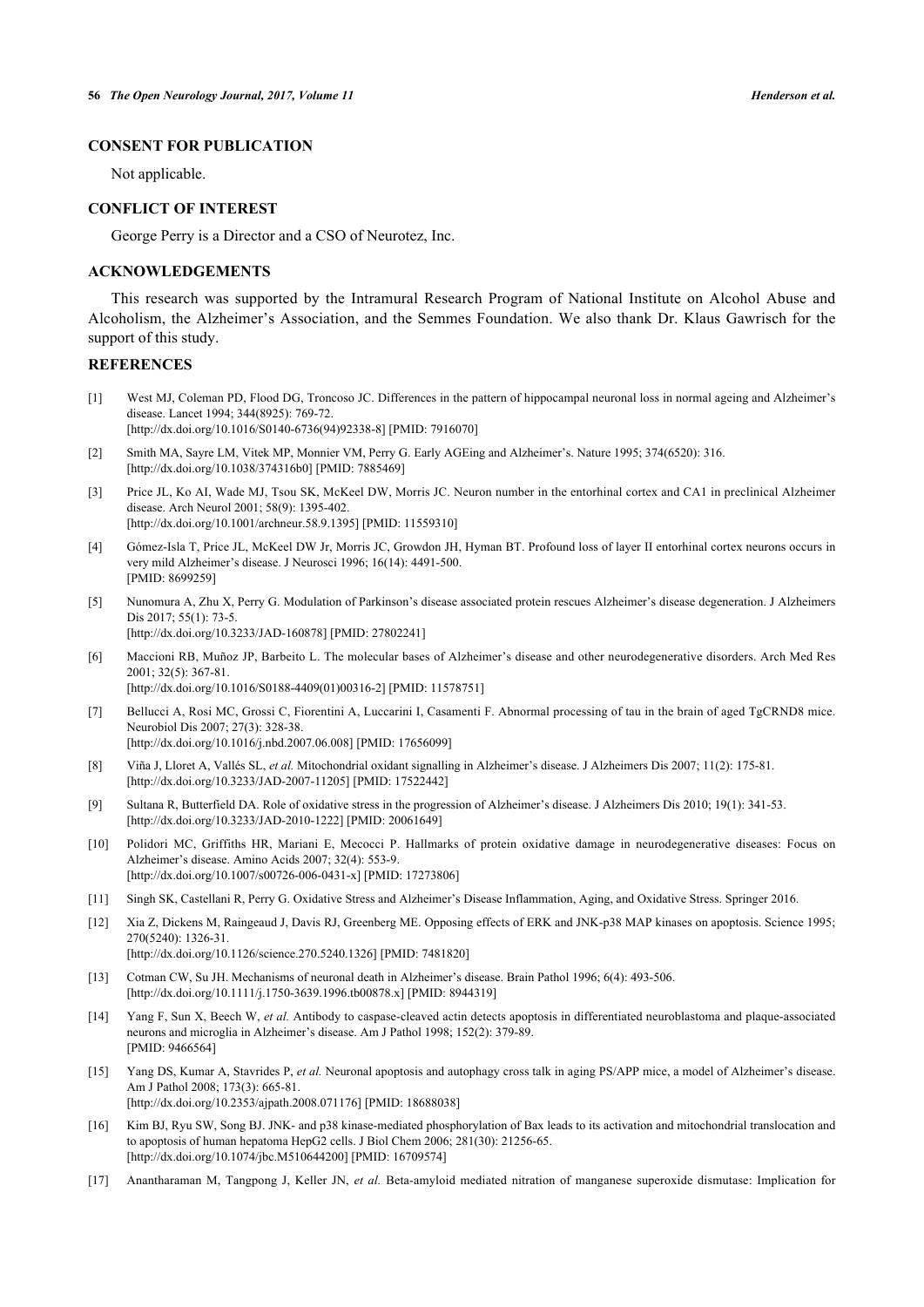oxidative stress in a APPNLH/NLH X PS-1P264L/P264L double knock-in mouse model of Alzheimer's disease. Am J Pathol 2006; 168(5): 1608-18.

[\[http://dx.doi.org/10.2353/ajpath.2006.051223](http://dx.doi.org/10.2353/ajpath.2006.051223)] [PMID: [16651627\]](http://www.ncbi.nlm.nih.gov/pubmed/16651627)

- <span id="page-9-0"></span>[18] Moon KH, Hood BL, Mukhopadhyay P, *et al.* Oxidative inactivation of key mitochondrial proteins leads to dysfunction and injury in hepatic ischemia reperfusion. Gastroenterology 2008; 135(4): 1344-57. a [\[http://dx.doi.org/10.1053/j.gastro.2008.06.048\]](http://dx.doi.org/10.1053/j.gastro.2008.06.048) [PMID: [18778711](http://www.ncbi.nlm.nih.gov/pubmed/18778711)]
- <span id="page-9-1"></span>[19] Zhu X, Rottkamp CA, Hartzler A, *et al.* Activation of MKK6, an upstream activator of p38, in Alzheimer's disease. J Neurochem 2001; 79(2): 311-8.

[\[http://dx.doi.org/10.1046/j.1471-4159.2001.00597.x\]](http://dx.doi.org/10.1046/j.1471-4159.2001.00597.x) [PMID: [11677259](http://www.ncbi.nlm.nih.gov/pubmed/11677259)]

- <span id="page-9-2"></span>[20] Abdelmegeed MA, Moon KH, Hardwick JP, Gonzalez FJ, Song BJ. Role of peroxisome proliferator-activated receptor-alpha in fastingmediated oxidative stress. Free Radic Biol Med 2009; 47(6): 767-78. [\[http://dx.doi.org/10.1016/j.freeradbiomed.2009.06.017\]](http://dx.doi.org/10.1016/j.freeradbiomed.2009.06.017) [PMID: [19539749](http://www.ncbi.nlm.nih.gov/pubmed/19539749)]
- <span id="page-9-3"></span>[21] Moon KH, Hood BL, Kim BJ, et al. Inactivation of oxidized and S-nitrosylated mitochondrial proteins in alcoholic fatty liver of rats. Hepatology 2006; 44(5): 1218-30. [\[http://dx.doi.org/10.1002/hep.21372](http://dx.doi.org/10.1002/hep.21372)] [PMID: [17058263\]](http://www.ncbi.nlm.nih.gov/pubmed/17058263)
- <span id="page-9-4"></span>[22] Moon KH, Upreti VV, Yu LR, *et al.* Mechanism of 3,4-methylenedioxymethamphetamine (MDMA, ecstasy)-mediated mitochondrial dysfunction in rat liver. Proteomics 2008; 8(18): 3906-18. b [\[http://dx.doi.org/10.1002/pmic.200800215\]](http://dx.doi.org/10.1002/pmic.200800215) [PMID: [18780394](http://www.ncbi.nlm.nih.gov/pubmed/18780394)]
- <span id="page-9-5"></span>[23] Butterfield DA, Kanski J. Brain protein oxidation in age-related neurodegenerative disorders that are associated with aggregated proteins. Mech Ageing Dev 2001; 122(9): 945-62. [\[http://dx.doi.org/10.1016/S0047-6374\(01\)00249-4\]](http://dx.doi.org/10.1016/S0047-6374(01)00249-4) [PMID: [11348660](http://www.ncbi.nlm.nih.gov/pubmed/11348660)]
- [24] Calabrese V, Scapagnini G, Giuffrida Stella AM, Bates TE, Clark JB. Mitochondrial involvement in brain function and dysfunction: relevance to aging, neurodegenerative disorders and longevity. Neurochem Res 2001; 26(6): 739-64. [\[http://dx.doi.org/10.1023/A:1010955807739\]](http://dx.doi.org/10.1023/A:1010955807739) [PMID: [11519733](http://www.ncbi.nlm.nih.gov/pubmed/11519733)]
- [25] Aslan M, Ozben T. Reactive oxygen and nitrogen species in Alzheimer's disease. Curr Alzheimer Res 2004; 1(2): 111-9. [\[http://dx.doi.org/10.2174/1567205043332162\]](http://dx.doi.org/10.2174/1567205043332162) [PMID: [15975075](http://www.ncbi.nlm.nih.gov/pubmed/15975075)]
- <span id="page-9-6"></span>[26] Fang J, Nakamura T, Cho DH, Gu Z, Lipton SA. S-nitrosylation of peroxiredoxin 2 promotes oxidative stress-induced neuronal cell death in Parkinson's disease. Proc Natl Acad Sci USA 2007; 104(47): 18742-7. [\[http://dx.doi.org/10.1073/pnas.0705904104](http://dx.doi.org/10.1073/pnas.0705904104)] [PMID: [18003920](http://www.ncbi.nlm.nih.gov/pubmed/18003920)]
- <span id="page-9-9"></span>[27] Jackson MJ, Papa S, Bolaños J, *et al.* Antioxidants, reactive oxygen and nitrogen species, gene induction and mitochondrial function. Mol Aspects Med 2002; 23(1-3): 209-85. [\[http://dx.doi.org/10.1016/S0098-2997\(02\)00018-3\]](http://dx.doi.org/10.1016/S0098-2997(02)00018-3) [PMID: [12079772](http://www.ncbi.nlm.nih.gov/pubmed/12079772)]
- <span id="page-9-7"></span>[28] Naoi M, Maruyama W, Shamoto-Nagai M, Yi H, Akao Y, Tanaka M. Oxidative stress in mitochondria: decision to survival and death of neurons in neurodegenerative disorders. Mol Neurobiol 2005; 31(1-3): 81-93. [\[http://dx.doi.org/10.1385/MN:31:1-3:081](http://dx.doi.org/10.1385/MN:31:1-3:081)] [PMID: [15953813\]](http://www.ncbi.nlm.nih.gov/pubmed/15953813)
- <span id="page-9-8"></span>[29] Lee YM, Park SH, Shin DI, *et al.* Oxidative modification of peroxiredoxin is associated with drug-induced apoptotic signaling in experimental models of Parkinson disease. J Biol Chem 2008; 283(15): 9986-98. [\[http://dx.doi.org/10.1074/jbc.M800426200\]](http://dx.doi.org/10.1074/jbc.M800426200) [PMID: [18250162](http://www.ncbi.nlm.nih.gov/pubmed/18250162)]
- <span id="page-9-10"></span>[30] Kang SW, Chang TS, Lee TH, Kim ES, Yu DY, Rhee SG. Cytosolic peroxiredoxin attenuates the activation of Jnk and p38 but potentiates that of Erk in Hela cells stimulated with tumor necrosis factor-alpha. J Biol Chem 2004; 279(4): 2535-43. [\[http://dx.doi.org/10.1074/jbc.M307698200\]](http://dx.doi.org/10.1074/jbc.M307698200) [PMID: [14597634](http://www.ncbi.nlm.nih.gov/pubmed/14597634)]
- <span id="page-9-11"></span>[31] Moon KH, Lee YM, Song BJ. Inhibition of hepatic mitochondrial aldehyde dehydrogenase by carbon tetrachloride through JNK-mediated phosphorylation. Free Radic Biol Med 2010; 48(3): 391-8. [\[http://dx.doi.org/10.1016/j.freeradbiomed.2009.11.008\]](http://dx.doi.org/10.1016/j.freeradbiomed.2009.11.008) [PMID: [19922789](http://www.ncbi.nlm.nih.gov/pubmed/19922789)]
- <span id="page-9-12"></span>[32] Andersen JK. Oxidative stress in neurodegeneration: cause or consequence? Nat Med 2004; 10(Suppl.): S18-25. [\[http://dx.doi.org/10.1038/nrn1434](http://dx.doi.org/10.1038/nrn1434)] [PMID: [15298006](http://www.ncbi.nlm.nih.gov/pubmed/15298006)]
- <span id="page-9-13"></span>[33] Smith MA, Richey Harris PL, Sayre LM, Beckman JS, Perry G. Widespread peroxynitrite-mediated damage in Alzheimer's disease. J Neurosci 1997; 17(8): 2653-7. [PMID: [9092586\]](http://www.ncbi.nlm.nih.gov/pubmed/9092586)
- <span id="page-9-14"></span>[34] Zhang YJ, Xu YF, Liu YH, *et al.* Peroxynitrite induces Alzheimer-like tau modifications and accumulation in rat brain and its underlying mechanisms. FASEB J 2006; 20(9): 1431-42. [\[http://dx.doi.org/10.1096/fj.05-5223com](http://dx.doi.org/10.1096/fj.05-5223com)] [PMID: [16816118\]](http://www.ncbi.nlm.nih.gov/pubmed/16816118)
- <span id="page-9-15"></span>[35] Hammack CD, Perry G, LeBaron R, Villareal G, Phelix CF. Low Dose Pioglitazone Attenuates Oxidative Damage in Early Alzheimer's Disease by Binding mitoNEET: Transcriptome-To-Reactome™ Biosimulation of Neurons. Int J Knowl Discov Bioinformatics 2015; 5(1): 24-45.
	- [\[http://dx.doi.org/10.4018/IJKDB.2015010103](http://dx.doi.org/10.4018/IJKDB.2015010103)]
- <span id="page-9-16"></span>[36] Cai B, Chang SH, Becker EB, Bonni A, Xia Z. p38 MAP kinase mediates apoptosis through phosphorylation of BimEL at Ser-65. J Biol Chem 2006; 281(35): 25215-22.